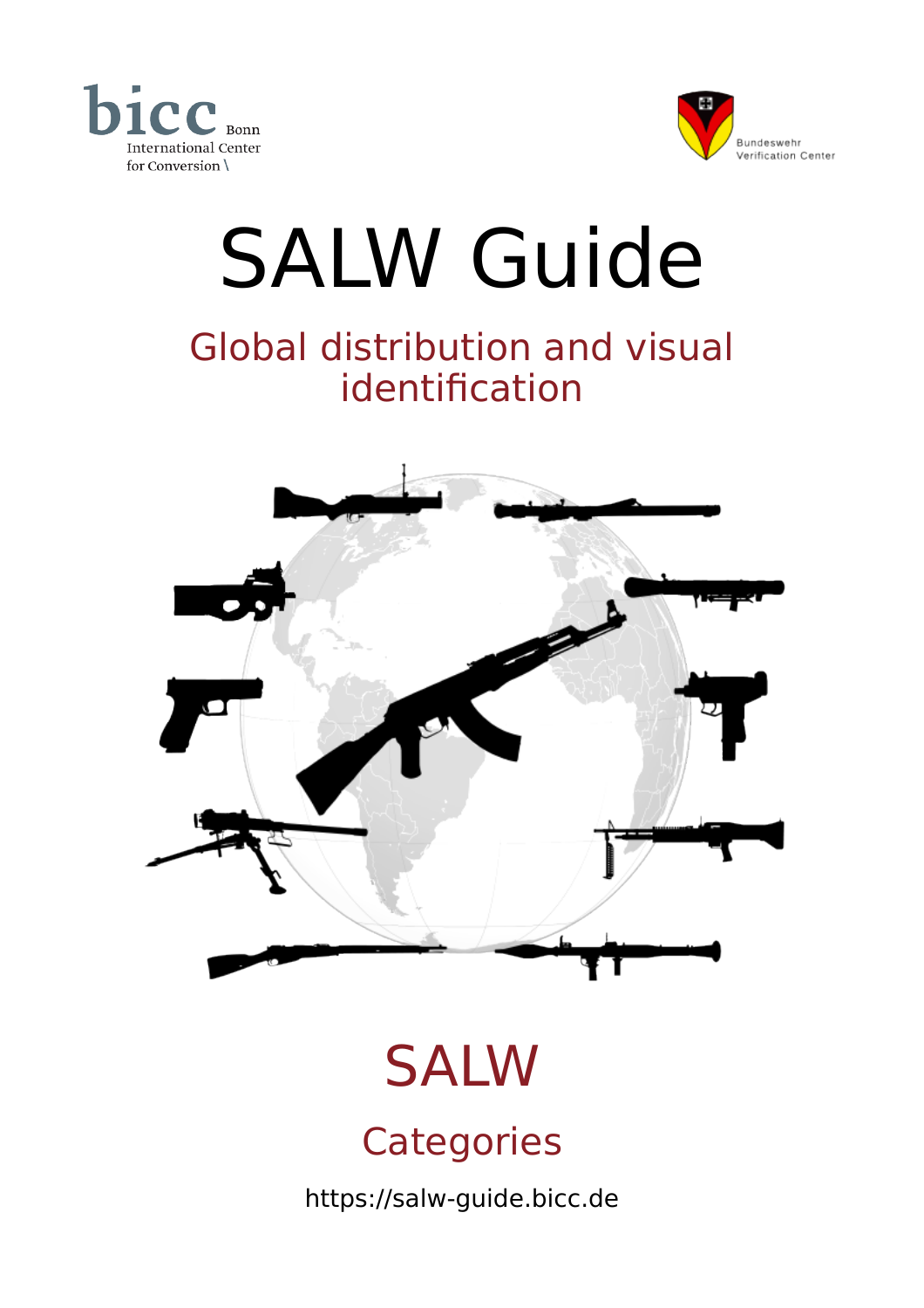## Small Arms and Light Weapons (SALW)

**Small Arms and Light Weapons (SALW)** are defined by the International Tracing Instrument / ITI ([International Instrument to Enable States to Identify and Trace, in a Timely](http://www.poa-iss.org/InternationalTracing/ITI_English.pdf) [and Reliable Manner, Illicit Small Arms and Light Weapons\)](http://www.poa-iss.org/InternationalTracing/ITI_English.pdf) as "any man-portable lethal weapon that expels or launches, is designed to expel or launch, or may be readily converted to expel or launch a shot, bullet or projectile by the action of an explosive, excluding antique small arms and light weapons or their replicas."

The categories and types of weapons in this Guide follow those listed in the ITI.

## Small Arms

According to the definition provided by the International Tracing Instrument (ITI), **Small arms** "are, broadly speaking, weapons designed for individual use."

#### Self-Loading Pistols & Revolvers

Pistols (Semi-autos) use part of the energy produced by burning cartridge powder to remove the used cartridge from the chamber, cock the hammer (or striker) and load a new cartridge in the chamber, so the pistol will be ready for the next shot. Cartridges are usually fed from a box magazine, located in the pistol's handle. Box magazines may contain up to 15 cartridges (or more) in single or double columns, depending on the pistol model, and are easy (and very quick) to reload.Revolvers got their name from the rotating (or revolving) cylinder, which contains cartridges. Usually the cylinder holds from 5 to 8 cartridges.

|                 | Beretta 92/92 FS  |  |
|-----------------|-------------------|--|
|                 | <b>Colt M1911</b> |  |
|                 | CZ 75             |  |
| <b>FATIH 13</b> | FATIH 13          |  |
|                 | FN High Power     |  |

| <b>HK USP</b>       |
|---------------------|
| Makarov PM          |
| Norinco Type 67     |
| Tokarev TT-30/TT-33 |
| Webley Mk. IV       |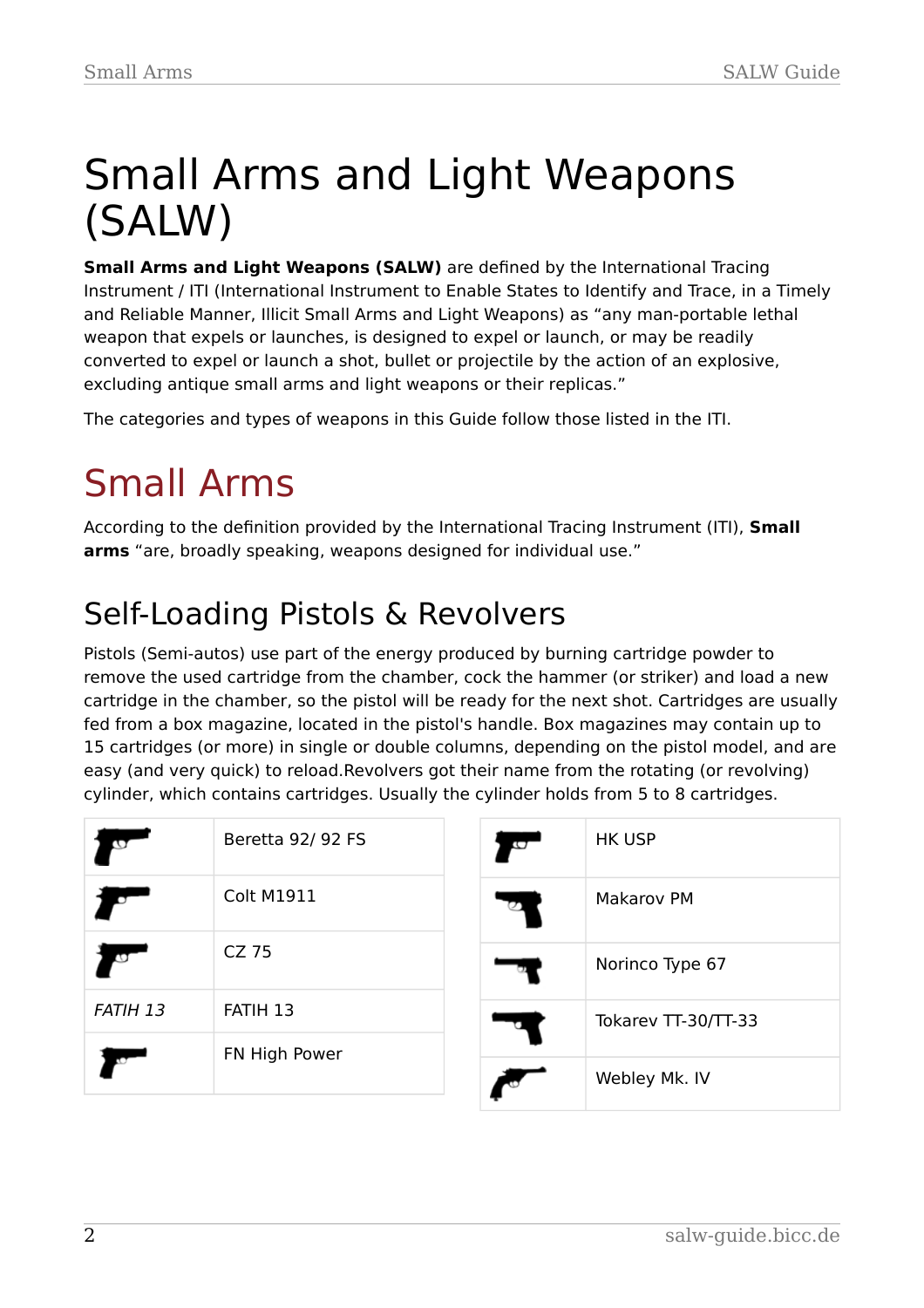|--|--|

## [Glock 17](https://salw-guide.bicc.de/en/weapon/view/2/glock-17) Rifles & Carbines

The bolt action rifle is a weapon which

requires a manual operation to reload a weapon prior to each shot. The term "bolt action" comes from the "bolt" - a part of the weapon that is used to feed cartridges into the chamber and to lock the barrel upon the fire.

| Dragunov SVD                 |
|------------------------------|
| Lee-Enfield SMLE             |
| <b>MAS 49</b>                |
| MAS 49/56                    |
| Mauser K98                   |
| Mosin-Nagant Rifle Mod. 1891 |

| Mossberg 500    |  |  |  |
|-----------------|--|--|--|
| Norinco Type 63 |  |  |  |
| Remington 870P  |  |  |  |
| Ruger Mini-14   |  |  |  |
| Simonov SKS     |  |  |  |

#### Submachine Guns

The submachine gun is an automatic or selective-fired shoulder weapon that fires pistolcaliber ammunition.

|      | Beretta M 12       |  |  |  |
|------|--------------------|--|--|--|
|      | <b>CZ Scorpion</b> |  |  |  |
| —a a | <b>FN P90</b>      |  |  |  |
|      | HK MP5             |  |  |  |
| ᄗ    | <b>MAT 49</b>      |  |  |  |
|      | PPSH <sub>41</sub> |  |  |  |

|          | SA vz 23 / 25  |
|----------|----------------|
|          | SA vz 24 / 26  |
|          | Sten gun       |
|          | Sterling L2A3  |
|          | Thompson M1928 |
| <b>P</b> | UZI            |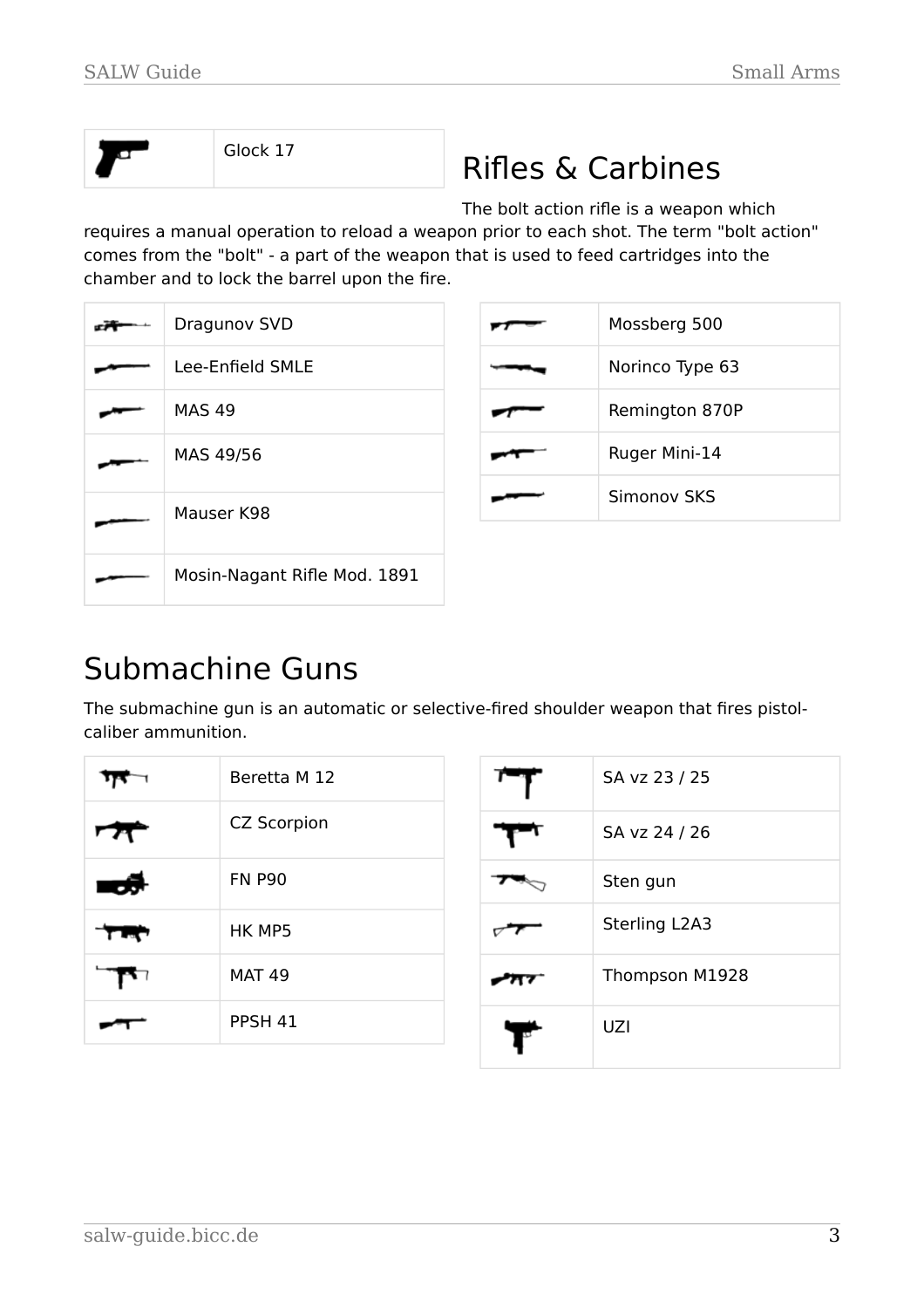#### Assault Rifles

An assault rifle is loosely defined as a selective fire rifle designed for combat that uses an intermediate cartridge and a detachable magazine. Assault rifles are the standard infantry weapons in most modern armies.

|                        | AK-47 / AKM            |   | HK G3                   |
|------------------------|------------------------|---|-------------------------|
|                        | AK-74                  |   | <b>HK G36</b>           |
|                        | AR 15 (M16/M4)         |   |                         |
|                        |                        |   | <b>IWI Tavor TAR-21</b> |
|                        | Beretta AR70/90        |   | Norinco Type 81         |
| Daewoo DAR 21 /<br>XK8 | Daewoo DAR 21 /<br>XK8 |   | Norinco Type 95/97      |
|                        | Daewoo K11             |   | Pindad SS               |
|                        |                        | ┯ | <b>SIG SG510-4</b>      |
|                        | Daewoo K1 / K2         |   | <b>SIG SG540</b>        |
|                        | <b>FAMAS F1</b>        |   |                         |
|                        |                        |   | <b>SIG SG550</b>        |
|                        | FN FAL                 |   |                         |
|                        | <b>HK33</b>            |   | Steyr AUG               |

#### Light Machine Guns

A machine gun is a fully automatic mounted or portable firearm, usually designed to fire rifle bullets in quick succession from an ammunition belt or large-capacity magazine, typically at a rate of several hundred rounds per minute.

| <b>FN MINIMI</b> |
|------------------|
| <b>HK 21</b>     |
| <b>HK 23</b>     |
| <b>IWI NEGEV</b> |

|                          | M60          |
|--------------------------|--------------|
|                          | MG 3 / MG 42 |
|                          | <b>PK</b>    |
| $\overline{\phantom{a}}$ | <b>RPD</b>   |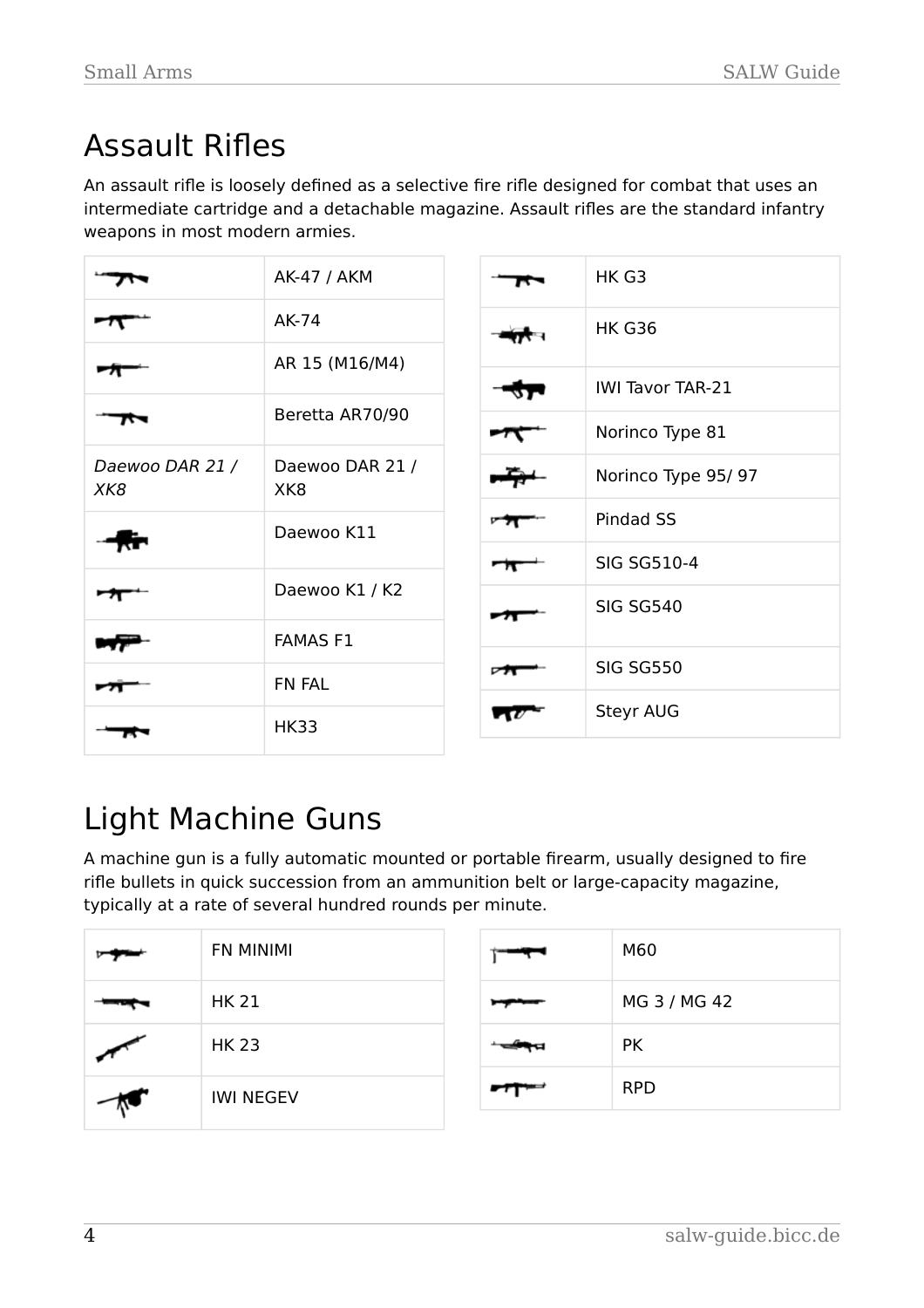| M1918 Browning | $\mathbf{c}$ | <b>RPK</b> |
|----------------|--------------|------------|
| M1919 Browning | $l$ inht $M$ |            |

## Light Weapons

According to the definition provided by the International Tracing Instrument (ITI), **Light weapons** "are, broadly speaking, weapons designed for use by two or three persons serving as a crew, although some may be carried and used by a single person."

#### Heavy Machine Guns

| Browning M 2 |  | FN Herstal FN MAG |
|--------------|--|-------------------|
| <b>DShk</b>  |  |                   |

#### Hand-held under-barrel and Mounted Grenade Launchers

| AGS-17             |
|--------------------|
| <b>GDATP MK 19</b> |
| KBP GP-25/30       |

| M203 grenade launcher |
|-----------------------|
| M79                   |
| Milkor MRGL           |

#### Portable Anti-tank Guns

| RPG <sub>2</sub> |  |  | <b>DDC7</b><br>ັ<br>. |
|------------------|--|--|-----------------------|
|------------------|--|--|-----------------------|

#### Recoilless Guns/Rifles



[Carl Gustav recoilless rifle](https://salw-guide.bicc.de/en/weapon/view/43/carl-gustav-recoilless-rifle)